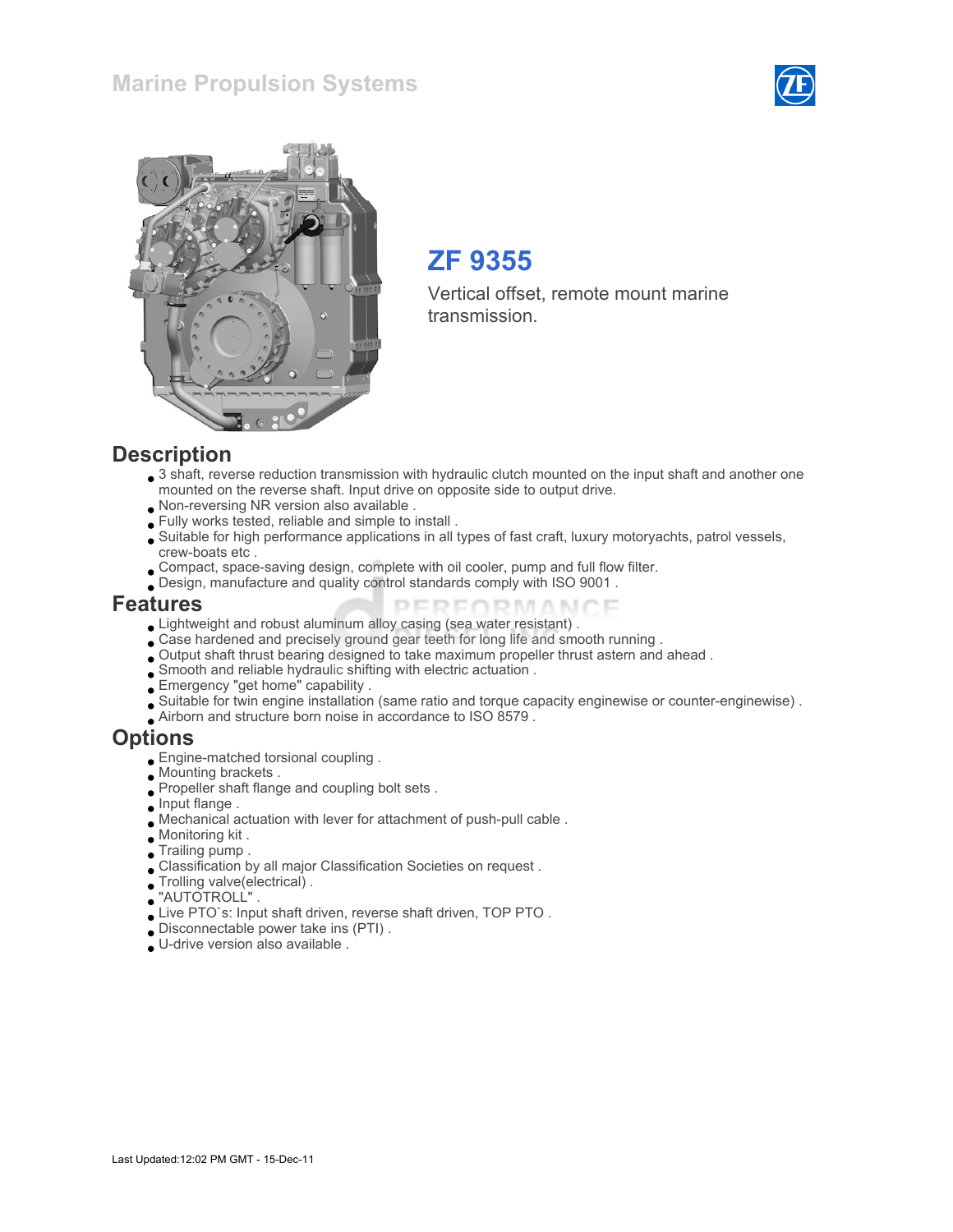

# Pleasure Duty

| <b>RATIOS</b>                           | <b>MAX. TORQUE POWER/RPM</b><br><b>INPUT POWER CAPACITY</b> |                                                                                  |    |                                                          |           |          |           |          |          |    | MAX.       |
|-----------------------------------------|-------------------------------------------------------------|----------------------------------------------------------------------------------|----|----------------------------------------------------------|-----------|----------|-----------|----------|----------|----|------------|
|                                         | Nm                                                          | ftlb                                                                             | kW | hp                                                       | <b>kW</b> | hp       | <b>kW</b> | hp       | kW       | hp | <b>RPM</b> |
|                                         |                                                             |                                                                                  |    |                                                          |           | 1800 rpm |           | 2000 rpm | 2100 rpm |    |            |
| $\boxed{ }$ 3.538, 3.760*, 3.958, 4.522 |                                                             | 16803   12393   1.7595   2.3595   3167   4247   3519   4719   3695   4955   2300 |    |                                                          |           |          |           |          |          |    |            |
| $\boxed{\blacksquare}$ 5.185*           | 14439                                                       |                                                                                  |    | 10650 1.5119 2.0275 2721 3650 3024 4055 3175 4258 2300 1 |           |          |           |          |          |    |            |

\* Special Order Ratio.

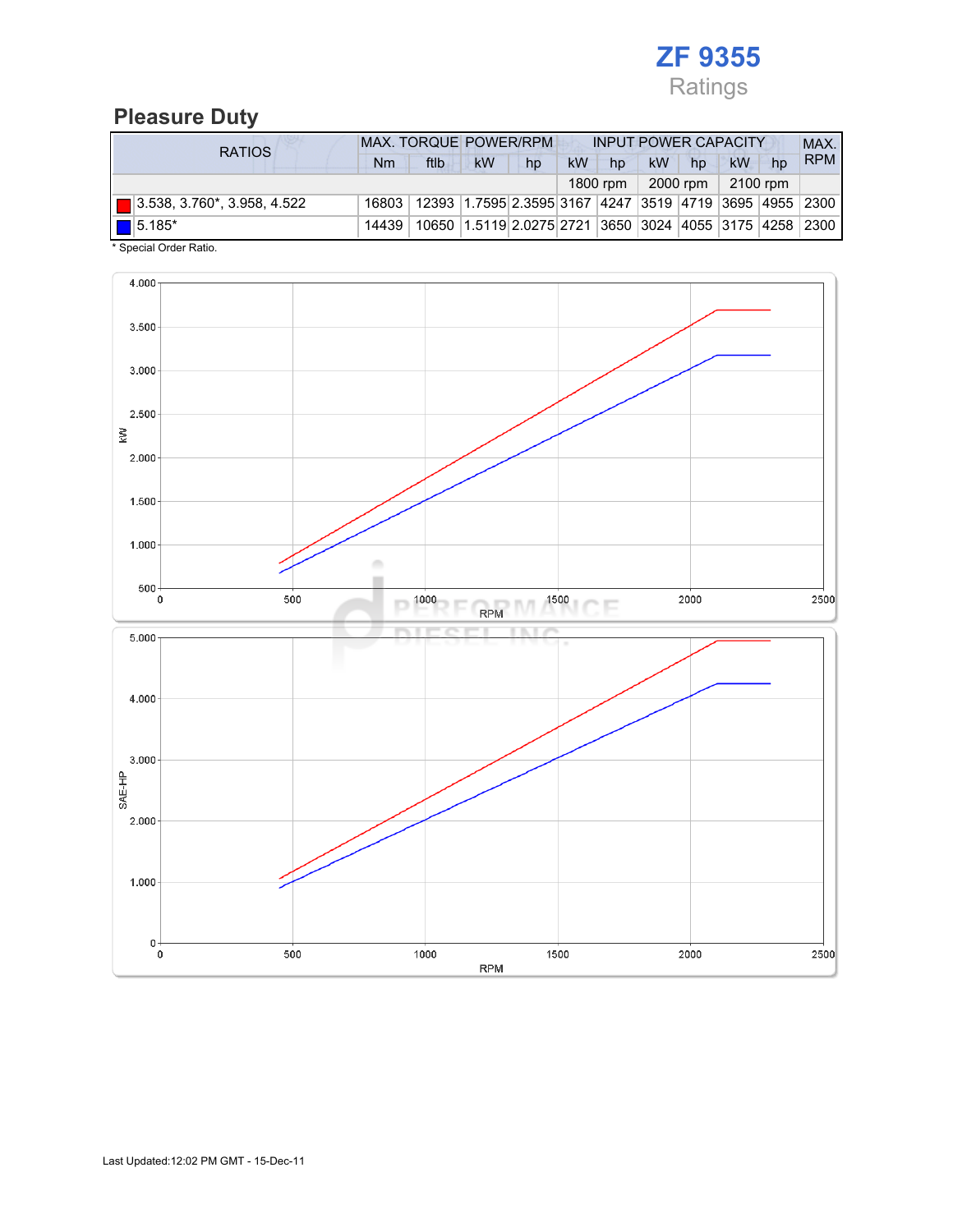

# Light Duty

| <b>RATIOS</b>                      | <b>MAX. TORQUE POWER/RPM</b> |                                                                                  |                                                        |    | <b>INPUT POWER CAPACITY</b> |          |           |                       |    |    | MAX.       |
|------------------------------------|------------------------------|----------------------------------------------------------------------------------|--------------------------------------------------------|----|-----------------------------|----------|-----------|-----------------------|----|----|------------|
|                                    | Nm                           | ftlb                                                                             | <b>kW</b>                                              | hp | <b>kW</b>                   | hp       | <b>kW</b> | hp                    | kW | hp | <b>RPM</b> |
|                                    |                              |                                                                                  |                                                        |    |                             | 1800 rpm |           | $2000$ rpm   2100 rpm |    |    |            |
| $\Box$ 3.538, 3.760*, 3.958, 4.522 |                              | 16599   12243   1.7381   2.3309   3129   4196   3476   4662   3650   4895   2300 |                                                        |    |                             |          |           |                       |    |    |            |
| $\boxed{\blacksquare}$ 5.185*      | 14279                        |                                                                                  | 10532 1.4952 2.0051 2691 3609 2990 4010 3140 4211 2300 |    |                             |          |           |                       |    |    |            |
| * Special Order Ratio.             |                              |                                                                                  |                                                        |    |                             |          |           |                       |    |    |            |

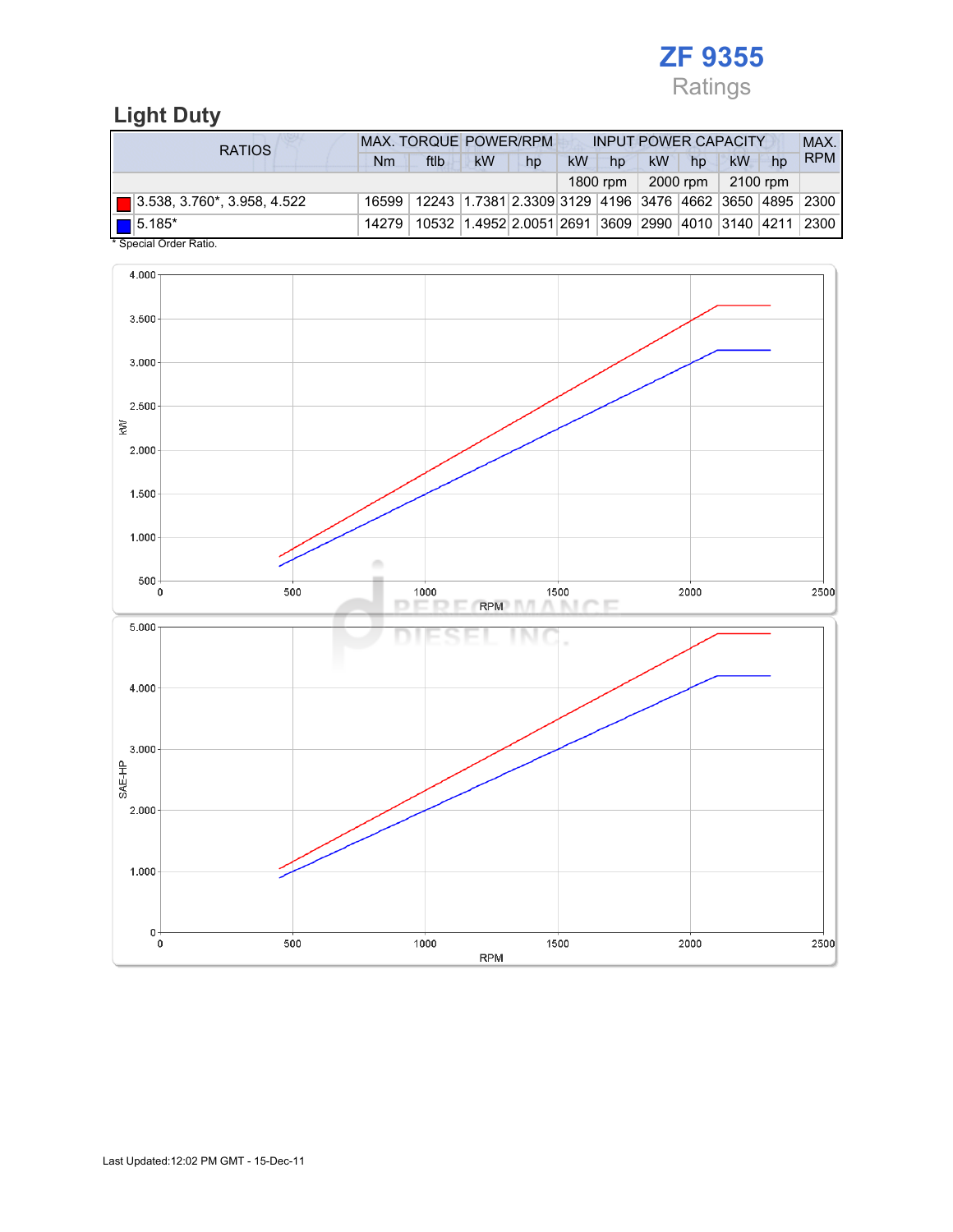

# Medium Duty

| <b>RATIOS</b>                      | <b>MAX. TORQUE POWER/RPM</b> |                                                                                  |           |                                                  |           | <b>INPUT POWER CAPACITY</b> |           |          |    |          |            |
|------------------------------------|------------------------------|----------------------------------------------------------------------------------|-----------|--------------------------------------------------|-----------|-----------------------------|-----------|----------|----|----------|------------|
|                                    | Nm                           | ftlb                                                                             | <b>kW</b> | hp                                               | <b>kW</b> | hp                          | <b>kW</b> | hp       | kW | hp       | <b>RPM</b> |
|                                    |                              |                                                                                  |           |                                                  |           | 1600 rpm                    |           | 1800 rpm |    | 2000 rpm |            |
| $\Box$ 3.538, 3.760*, 3.958, 4.522 |                              | 15519   11446   1.6250   2.1792   2600   3487   2925   3923   3250   4358   2300 |           |                                                  |           |                             |           |          |    |          |            |
| $\boxed{\blacksquare}$ 5.185*      | 13418                        | 9897                                                                             |           | 1.4050 1.8842 2248 3015 2529 3392 2810 3768 2300 |           |                             |           |          |    |          |            |
| * Special Order Ratio.             |                              |                                                                                  |           |                                                  |           |                             |           |          |    |          |            |

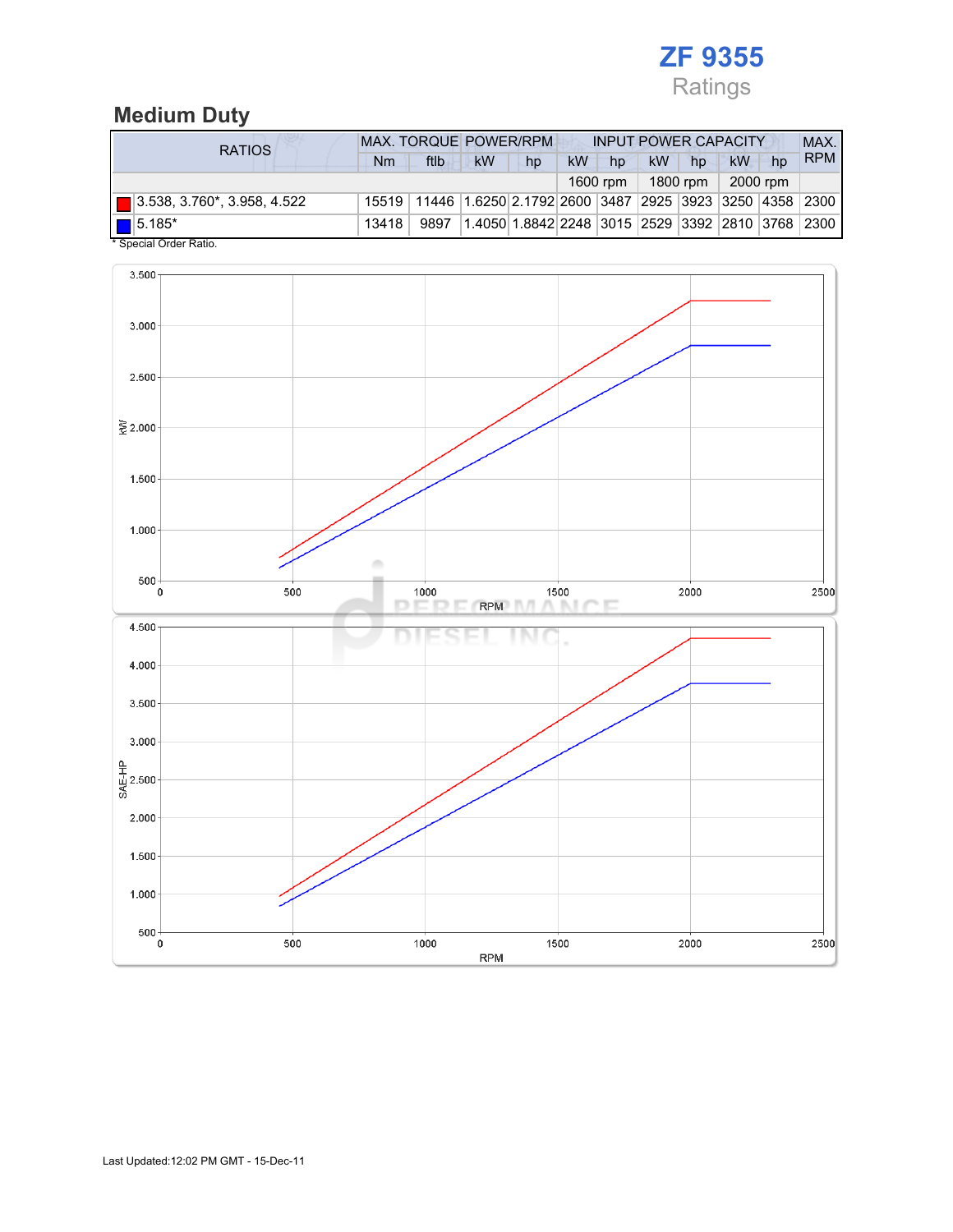# ZF 9355 Dimensions





|            |                |                |                | mm (inches)    |            |                            |                                        |           |
|------------|----------------|----------------|----------------|----------------|------------|----------------------------|----------------------------------------|-----------|
| A          | B <sub>1</sub> | B <sub>2</sub> | H <sub>1</sub> | H <sub>2</sub> |            |                            | $L_3$<br>L2                            | Bell Hsg. |
| 545 (21.5) | 570 (22.5)     | 570 (22.5)     | 485 (19.1)     | 968 (38.1)     | 897 (35.3) | 714 (28.1)                 | 164 (6.46)<br>$\overline{\phantom{a}}$ |           |
|            |                | Weight kg (lb) |                |                |            | Oil Capacity Litre (US qt) |                                        |           |
|            |                | 1,910 (4,202)  |                |                |            | 90.0(95.4)                 |                                        |           |
|            |                |                |                |                |            | l— D                       |                                        |           |

#### Output Coupling Dimensions ìΕ N 6

|    |  |             |  |               |                                                         | <b>Bolt Holes</b> |      |              |
|----|--|-------------|--|---------------|---------------------------------------------------------|-------------------|------|--------------|
|    |  |             |  |               |                                                         | No.               |      | Diameter (E) |
| mm |  | in mm in mm |  | $\mathsf{In}$ | mm                                                      |                   | mm   |              |
|    |  |             |  |               | 435   17.1   385   15.2   330   13.0   45.0   1.77   20 |                   | 30.4 | 1.20         |